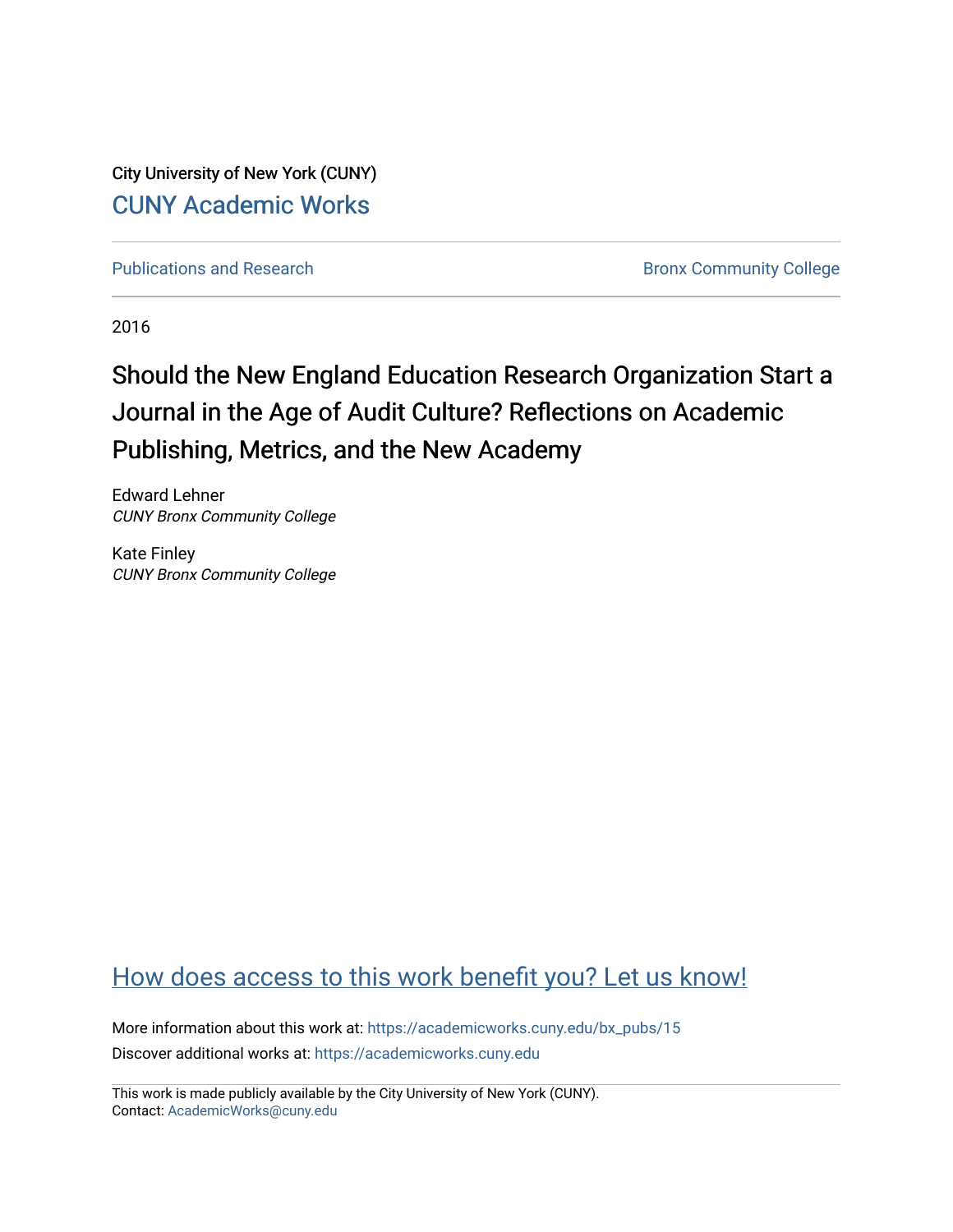## **Should the New England Education Research Organization Start a Journal in the Age of Audit Culture? Reflections on Academic Publishing, Metrics, and the New Academy**

Edward Lehner, Ph.D. **EDWARD.LEHNER@BCC.CUNY.EDU** 

*Department of Education and Reading 2155 University Avenue, Colston Hall Room 430 Bronx, New York 10453*

*Library Department 2155 University Avenue, North Hall and Library Room 259 Bronx, New York 10453*

**Kate Finley, MSLS** KATE.FINLEY@BCC.CUNY.EDU

#### **Abstract**

A large regional educational research association can straightforwardly establish a scholarly journal associated with its annual meeting. However, this work underscores the complicated scholarly ecosystem that an association enters when publishing a journal. The social sciences' scholarly literature exists in a related series of networks that could be described as a type of "audit culture." Within audit culture, two major academic publishers, Elsevier and Thomson Reuters, have established competing, yet strikingly collinear, journal metrics systems: Scopus and Web of Science, respectively. These and other bibliometrics systems are used to assess, order, and rank the supposed value of a researcher's work. This analysis notes that a large regional education conference likely serves its members more fully by expressly teaching researchers the rigors of the academic publishing process and the role metrics play in the longevity of their academic careers. Such work does not preclude the need for a large regional education conference to create and publish a journal. However, the importance of this endeavor pales in comparison to teaching members "scholarly publishing literacy." The educative significance of scholarly publishing literacy is implicitly more valuable than developing a new academic journal, precisely because most graduate students and junior faculty require greater understanding of the academic publishing process writ large.

**Keywords:** academic publishing, altmetrics, audit culture, bibliometrics, journal value metrics, scholarly communication, scholarly publishing literacy

#### **Introduction**

During the New England Education Research Organization's (NEERO) 2016 annual meeting, a few members discussed the possibility of starting an academic journal associated with the conference. Over three days, this small group consulted former NEERO Presidents, current board members, and a number of junior faculty attending the conference to present their work. The NEERO community seemed largely in favor of starting a publication. In fact, at NEERO's Annual Board meeting, members discussed this topic and decided to revisit the issue at the summer meeting in June.

### **1 Talking about Starting a Journal is Quite Different from Actually Doing It**

Discussing this issue with colleagues in preparation for the June board meeting, we decided to think about the issue more broadly. That is, how much social and academic capital would be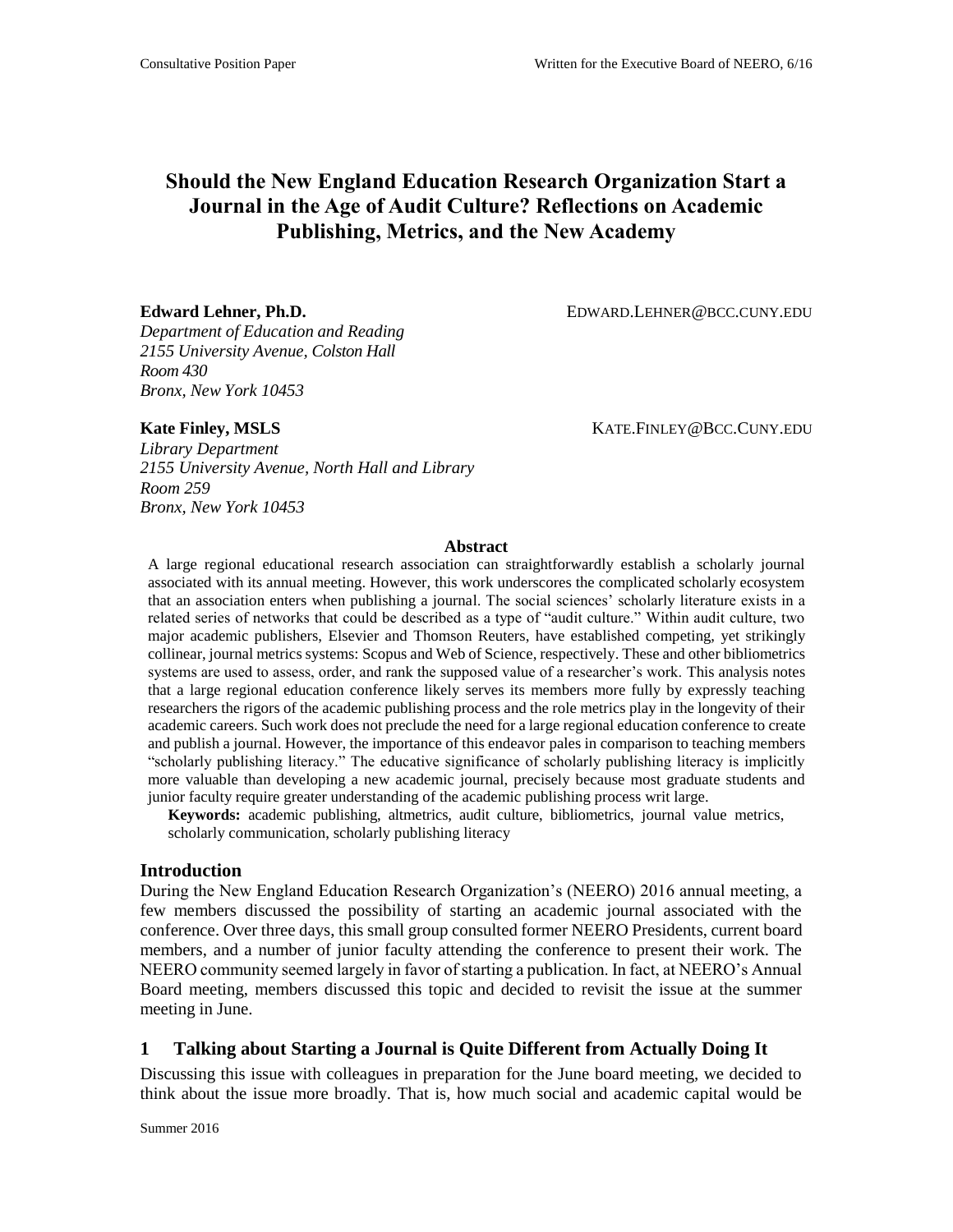associated with publishing a work in a newly established journal? How would chairpersons, or even more potently, personnel and budget committees view such a journal? Could a junior researcher be offered a job based on such a publication? Could an assistant professor be offered tenure, or even tenure and promotion based on her publication in a newly established publication? Admittedly, these types of questions abound. In discussing this concern, we decided to broaden the scope. In particular, rather than discussing simply what a publication in a newly established journal could mean, we examined the peculiarities and practices of academic publishing. In this way, this document is purposefully consultative rather than prescriptive.

This short paper concentrates on four precise aims. Firstly, we describe the current academic publishing environment and the fact that it is steadily and unpredictably changing. We note that even the most experienced researchers have misunderstood these trends. This first section also underscores the caveats and considerations for starting a scholarly journal that likely will include largely qualitative research. Secondly, we forthrightly engage the broadening of audit culture practices and how these appraising and indexing methodologies are likely to be applied to the whole of educational publishing. Thirdly, this work introduces the need for graduate students and junior faculty to be trained in scholarly publishing literacy. Scholarly publishing literacy is possibly a less labor-intensive approach to publishing a journal, while it embodies a sense of catalytic authenticity (Guba & Lincoln, 1989) that may meet the scholarly needs of NEERO's core membership more fully. The fourth point centers on recommendations. In particular, seemingly contrary to the bulk of the paper, we recommend that NEERO start an academic journal. The recommendations are candid, noting the intensity of the work and the likelihood that the publication would fail without a sophisticated distributed work approach.

#### **2. Audit Culture: Framing the Problem**

We use the term audit culture to mean a theoretical and methodological framework that accompanies the enactment of neo-liberal academic publishing policies. Audit Cultures: Anthropological Studies in Accountability, Ethics, and the Academy (2000) is an edited volume that provided a framework describing a neo-liberal accountability culture that, admittedly, seemed futuristic at the time of its publishing. Strathern's (2000) tone and the book's chapters connoted an overarching, governmental audit narrative that appeared to be fully out of synchrony with a zeitgeist that included seemingly boundless opportunities with the internet and record low unemployment and inflation rates. Optimism and even utopianism strongly influenced this era. Perhaps influenced by the times, Strathern and the potent ideas contained in her work went largely underappreciated.

 Yet, in the years following, rapid epistemological and methodological changes occurred in both educational measurement and governmental educational funding policies. Shore (2008) strongly critiques education's audit culture, noting how systemic review techniques added exponentially to the administrative weight of public schools' and universities' elaborate bureaucracies. Shore (2008) writes, the "managerialist conception of accountability is coercive and authoritarian; it also reduces professional relations to crude, quantifiable and inspectable templates. Far from 'promoting accountability' to taxpayers and stakeholders, audits tend to obscure transparency and fuel mistrust" (p. 290). Strathern (2000) and Shore (2008) note the far-reaching changes that audit culture brought to public education. Kincholoe and Tobin (2009) would later describe these policy transformations in educational measurement and the defunding of qualitative research as crypto positivism. Nonetheless, new educational policies and measurements mirrored the auditing framework described by Strathern (2000).

 The implications of these new educational funding parameters, accepted research measures, and scientific methodologies were often missed even by the most innovative of scholars. In the celebrated, then-branded Sage Handbook on Qualitative Research, 3rd and 4th Editions, Denzin and Lincoln (2005; 2011) may have inadvertently miscalculated the growing threats to qualitative research and therefore misunderstood the ramifications of audit culture. In 2005, by the publishing of the 3rd edition, qualitative educational research was being systemically defunded by the George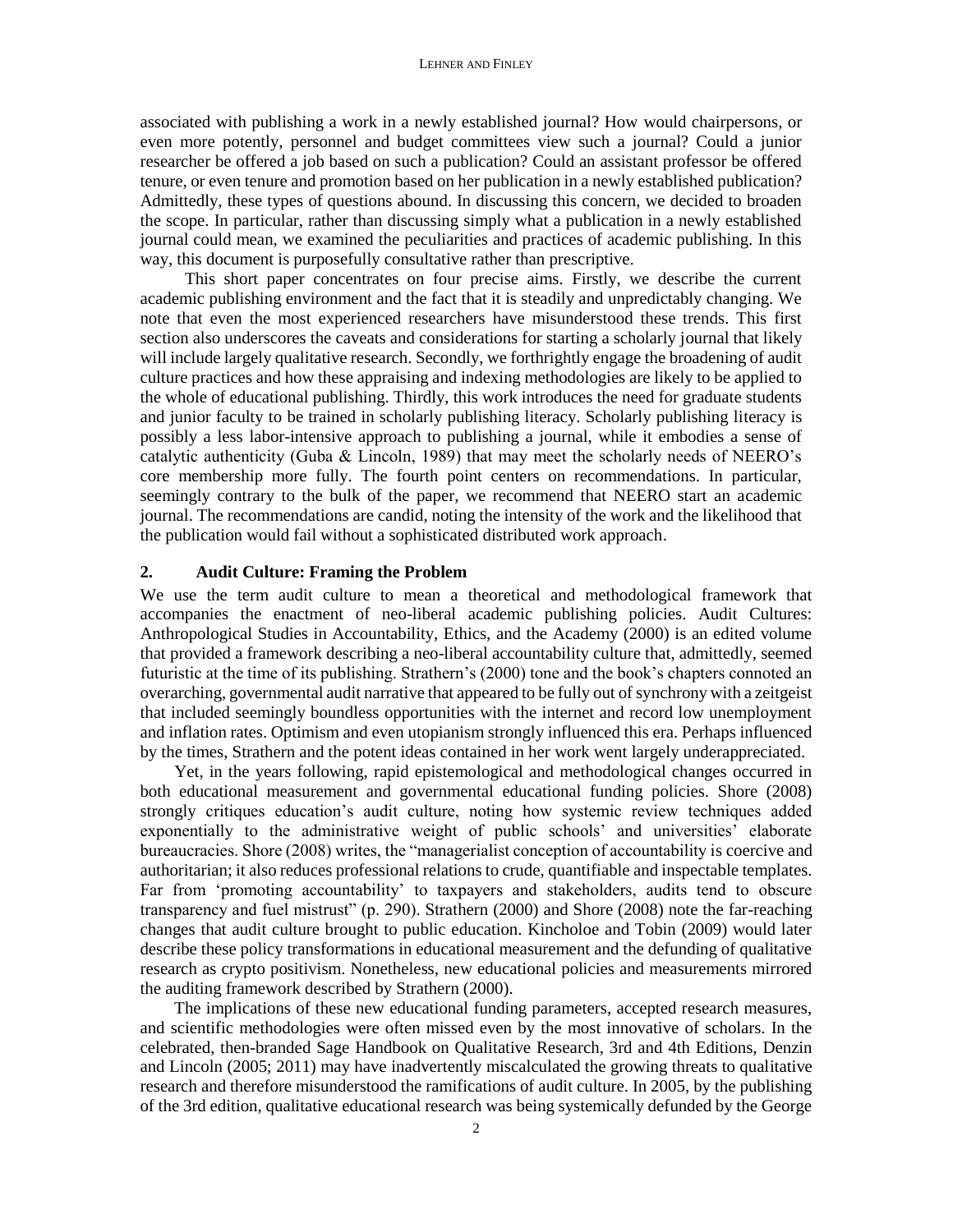W. Bush Administration. Paradoxically, Denzin and Lincoln (1994; 2000; 2005; 2011) had a reputation for embodying a level of complexity descriptive of modern scholarship and epitomizing relevance. However, in both the 2000 and 2005 editions, Denzin and Lincoln tended to select chapters that were erudite yet seemingly not fully aware, or uninterested, in explicating the profound, systemic changes in academic surveillance particular to academic publishing and research.

 Audit culture seemed to take many scholars by surprise, particularly in academic publishing and research. For example, these changes may have even caught Denzin off-guard. In an underpublicized interview, Denzin (2014) discusses the complexities of academic publishing and research during the last 20 years. He straightforwardly describes how many researchers in the field felt that their qualitative research had both voice and relevance. Note, the text is Denzin's spoken language and lacks the polish associated with his written work. However, Denzin (2014) fully describes the nuances of audit culture in the paragraph below:

The paradigm wars of the 60's and then the 80's, I was of an age, and trained in the 60's, as a sociologist. We had no training as qualitative researchers. In fact, qualitative research did not exist as a category within sociology…We were trained in quantitative methodology only. Well, that breaks loose in the 60's. And in the 70's, we get works like the Discovery of Grounded Theory, which is the Glasser and Strauss breakthrough text. Which was really, if you read it today, was a positivistic account of how to do research that would satisfy the criteria of an audit culture. It was a pre-audit culture tool kit. In the 1980's, we get the big paradigm war. Between the quants and the quals, so to speak. And Egon Guba is a major voice in this space as well as Yvonna (Lincoln) in that moment. When, suddenly, the discourse coalesces around the notion that we have two incompatible, incommensurate discourses. One is quantitative and one is qualitative. And they can't be measured against each other. They have to be allowed to speak to each other, and they have their own autonomy. That was a breakthrough. So, that opens up a space for qualitative inquiry. And, for 20 years that is what reigned. The notion as qualitative researchers we can write books and talk about our methodologies. We can train people how to do this kind of work or that kind of work. We were in a new space. A free space. And that is when the whole field explores. Sage sort of becomes a small industry to publishing qualitative research textbooks. And we are all comfortably thinking the war is over. And we can leave. And this is the first edition of the handbook, 1994. What is this field all about? It is a separate complicated discourse. And we can celebrate it. It has all these paradigms and points of view and methodologies. It is like the war was over. And we were coasting. We had really won the battle. Well, that holds for about- less than 10 years. Because at the cornering of the next century, suddenly on the horizon is the science-based research movement, which then gets cooped by the mixed method movement. These people come out of nowhere. Or they were there, but we weren't listening to them. Suddenly, the mixed method people are saying -well there is no difference between quantitative and qualitative. (Spooner, 2014)

Undeniably, we could continue to quote Denzin, who is a resident expert in the matter discussed in this work. The above quote, part of a 45-minute interview, captures only a small portion of a complicated and scholarly discussion from one of the foremost leaders of the field. Denzin notes his surprise at the new developments in audit culture and its manifestations in academic publishing and research. However, surprise about audit culture and the science-based research movement is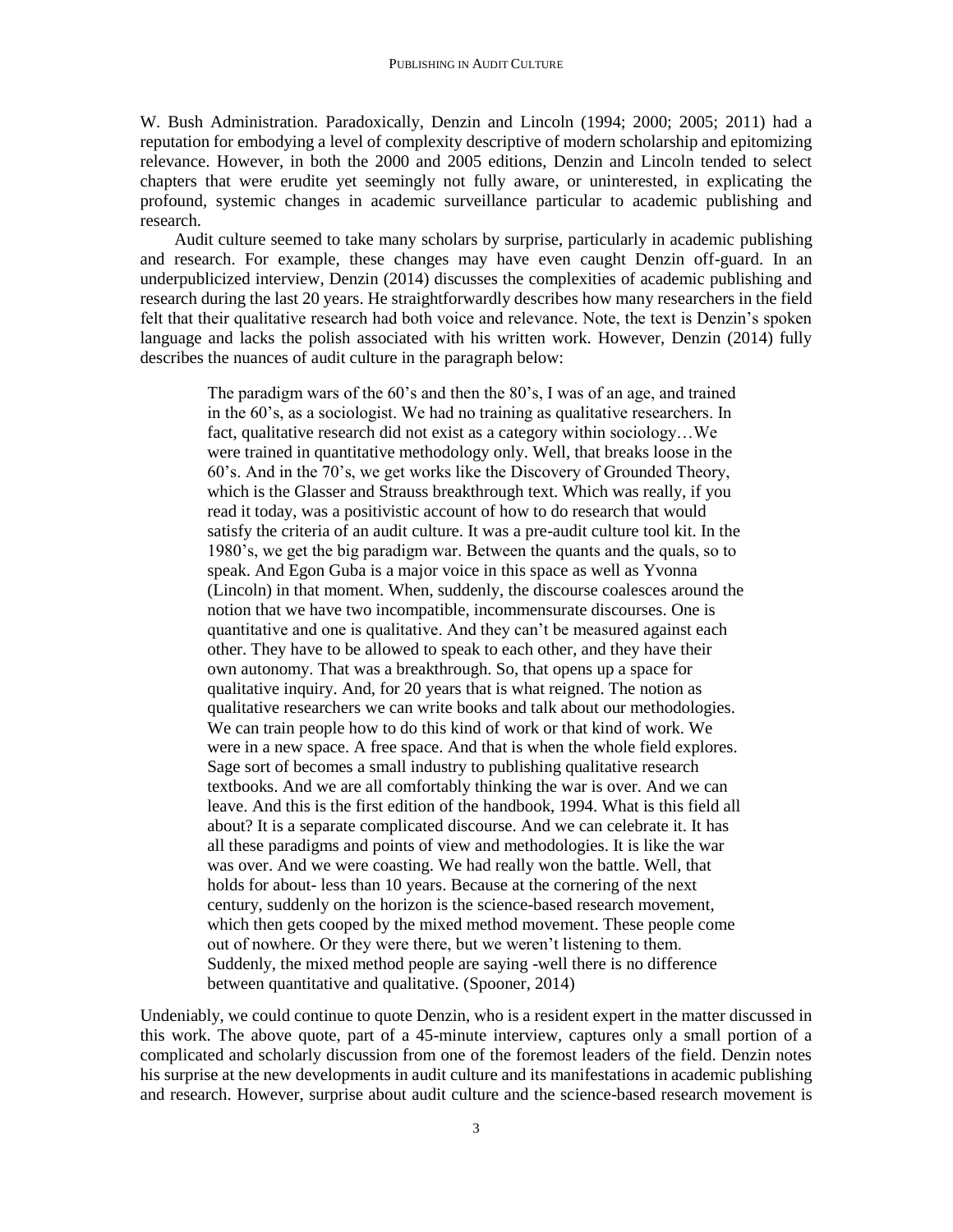not necessarily the undergirding topic in the Denzin and Lincoln handbooks, particularly the 2000 and 2005 editions. When closely reading many of the sections in the 2000 and 2005 handbooks, it is hard not to sense the sentiments of freewheeling present after "winning" the paradigm wars.

 For example, Denzin repeatedly highlights this sense of coasting that existed since the paradigm war was won. This sense of "winning" may be seen in the more arcane chapters selected for Paradigms and Perspective in Contention and Locating the Field, two particularly visionary parts of the book in the first edition. Paradigms and Perspectives in Contention and Locating the Field are both subdivisions of the handbook that had been principally relevant and anticipatory of change. By 2000, however, both of these segments from the book seemed sectarian and full of cant. For example, the selection of chapters that populated Paradigms and Perspectives in Contention in 2000 and 2005 were both different in tone and mainly devoid of the nuances of the actual contentions that were afoot in the field. Admittedly, a number of authors strongly criticized positivism. However, the positivism that was being denounced was not the dynamic new positivism that would spearhead the audit culture movement. At the time of the writing of Denzin and Lincoln's 4th volume, George W. Bush has already enacted two terms of neo-liberal educational reform and Barack Obama was extending this legacy with the now controversial Race to the Top (2009).

 The chief point here is not that Denzin was wrong or that he fully misunderstood the impending growth of audit culture. It would be overly simplistic to state that Denzin misjudged the development of audit culture's particular influence on educational publishing and research. At the time of this writing, we are privileged with the historical knowledge veiled to Denzin and Lincoln. We dare not deploy a type of presentism when exploring the complexities of the field of educational publishing and research. However, it may be fair to describe Denzin's understanding of the "20 year reign" of qualitative research as somewhat naive. The lesson here may be that even the best and most experienced researchers may misjudge the scope of their achievements and underestimate the wherewithal of their epistemological opponents.

#### **2.1 Implications for NEERO**

It may not be readily apparent how Denzin and Lincoln's work applies to the question of NEERO starting an academic journal. We shall make this clear: NEERO, even with the best of intentions, could lose track of seminal transitions in the field as a result of being inundated by the pedestrian tasks of running a regional journal. Entire movements could be altogether unanticipated. It is possible that NEERO and important members, in focusing solely on publishing a journal, could misinterpret salient empirical, epistemological, ontological, practical, or theoretical trends. This fact may be particularly relevant since a large portion of NEERO's presented papers are qualitative in orientation. Training in qualitative research is often the primary training that many of NEERO's graduate students and junior faculty receive. If NEERO were to start a journal, it is likely that many submitted articles would use qualitative frameworks. NEERO needs to deploy a sense of caution before embarking on developing a journal that may be deeply intertwined with qualitative frameworks. This comment is not a critique of the trustworthiness of qualitative work. However, such frameworks tend to more readily shift and the corresponding literature also reliably change. Altogether, an author's work may not yield the needed academic capital to sustain a career in the academy. In brief, a journal that does not have adequate journal metric scores may be dismissed even if the quality of the work is high.

The section above notes the complicated, ever-changing ecosystem of academic publishing and research. Denzin serves as a living example of the difficulty of navigating this terrain, especially as it relates to qualitative research. The educational publishing and research space, as noted above, can often be misjudged, even by experts. In considering the development of a journal, NEERO should likely need to train a group of scholars to stay abreast of the research zeitgeist. Denzin attests that this is no small task (Spooner, 2014). Lastly, and specific to the qualitative orientation of NEERO, it would be wise to fully research the types of qualitative work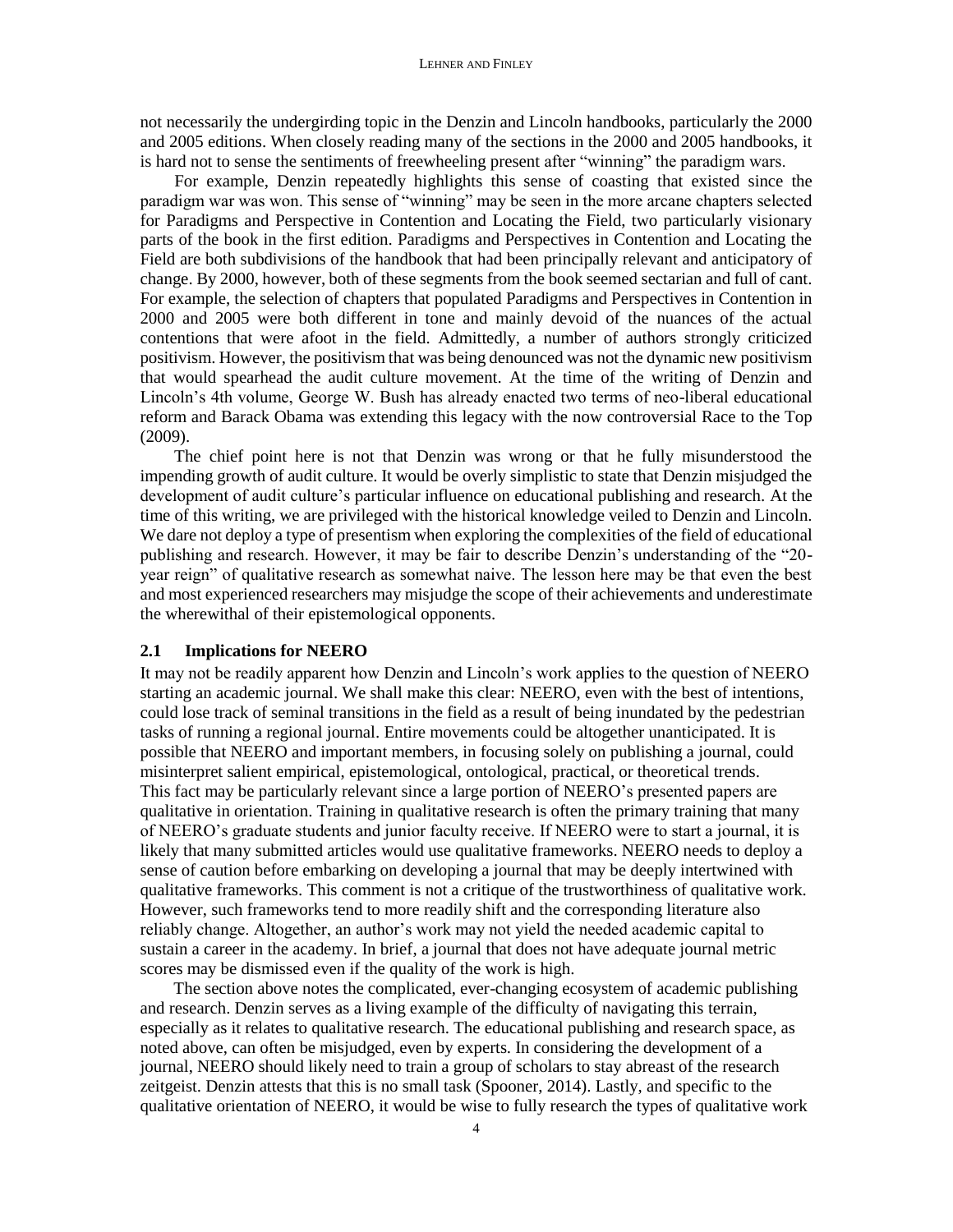being funded by major organizations and kind of qualitative papers being published in the leading journals. Some educational researchers may see this approach as pandering to positivism. We see no shame in fully understanding the complexities of a field that is wrought with ambiguities, audit cultures, ever-shifting funding sources, money laundered into the field by the uber-wealthy, and an orientation toward numbers and positivism. The professoriate, particularly senior faculty that may be nearly unaffected by audit culture, may pledge that the study of audit culture, big data, and positivism is outside of their field. Such claims, however, may be too qualitatively orthodox and result in underpreparing NEERO's membership. We recommend fully equipping NEERO's graduate students and junior faculty by extending the scope of training specific to scholarly publishing literacy and providing a forum that explicitly teaches the nuances of scholarship and career endurance in the academy.

#### **3 Audit Culture and Metrics**

The current metrics climate can have problematic implications for both journals and individual scholars, as the issues associated with audit culture publishing extend to bibliometric practices as well. Roemer and Borchardt (2015) define bibliometrics as "a set of quantitative methods used to measure, track, and analyze print-based scholarly literature" (p. 234). Bibliometrics is epitomized by two of the giants in this field: Thomson Reuters, the provider of Web of Science, and Elsevier, the provider of Scopus. Both Web of Science and Scopus have strict criteria for the inclusion of journals in their indexes and have traditionally assessed journal quality using bibliometric indicators, the most popular of which is the "impact factor," a journal-centric indicator calculated by dividing the number of citations made to articles within a particular journal during the last two years divided by the number of articles the journal published during those two years (Roemer & Borchardt, 2015; Misteli, 2013).

 Various authors have critiqued bibliometrics as a whole and the impact factor in particular. Haustein (2012, p. 13) notes that assessments of journal quality focused on the impact factor overlook the many other factors that can influence quality, such as "journal output, journal content, journal perception and usage," and "journal management." Furthermore, Roemer and Borchardt (2015) critique bibliometrics' focus on impact in the print world, asserting that such a concentration is not prudent today in view of the myriad types of impact that can now be measured. Additionally, the historical exclusion of other modes of scholarly work, such as books, from the primary citation indexes and thus impact factor calculations has a heightened negative effect on social sciences and humanities journals, as citation relationships include books much more often in these fields than in others (Haustein, 2012). Haustein (2012, p. 4) notes that when judging such journals using biblimetrics, "one should be aware of capturing only a fraction of the scholarly output." The twoyear wait time associated with the impact factor is also problematic.

 Indicators such as the impact factor are problematically used to assess not only journals as a whole but also individual articles and scholars (Misteli, 2013). Bladek (2014) makes the connection between bibliometrics methods and audit culture, noting that decisions regarding tenure, promotion, and grants often involve the consideration of bibliometrics data. As Roemer and Borchardt (2015) indicate, the various problems with these indicators highlight bibliometerics' inability to handle the ever-increasing demands on faculty to provide evidence of their scholarly impact.

 However, there is promise in altmetrics, a set of emerging metrics that bring varying indicators of quality scholarship to the fore and emphasize the social web-based impact of scholarship (Roemer and Borchardt 2015). Cave (2013) outlines the various classes of altmetrics indicators, which include "usage," "captures," "mentions," "social media," and "citations," as well as the countless venues at which these types of scholarly communication can occur, such as blogs, Twitter feeds, and Wikipedia pages. When viewed in light of audit culture, which offers "virtually no room for citizens' voices to be heard in any meaningful sense," (Shore, 2008, p. 280) altmetrics can be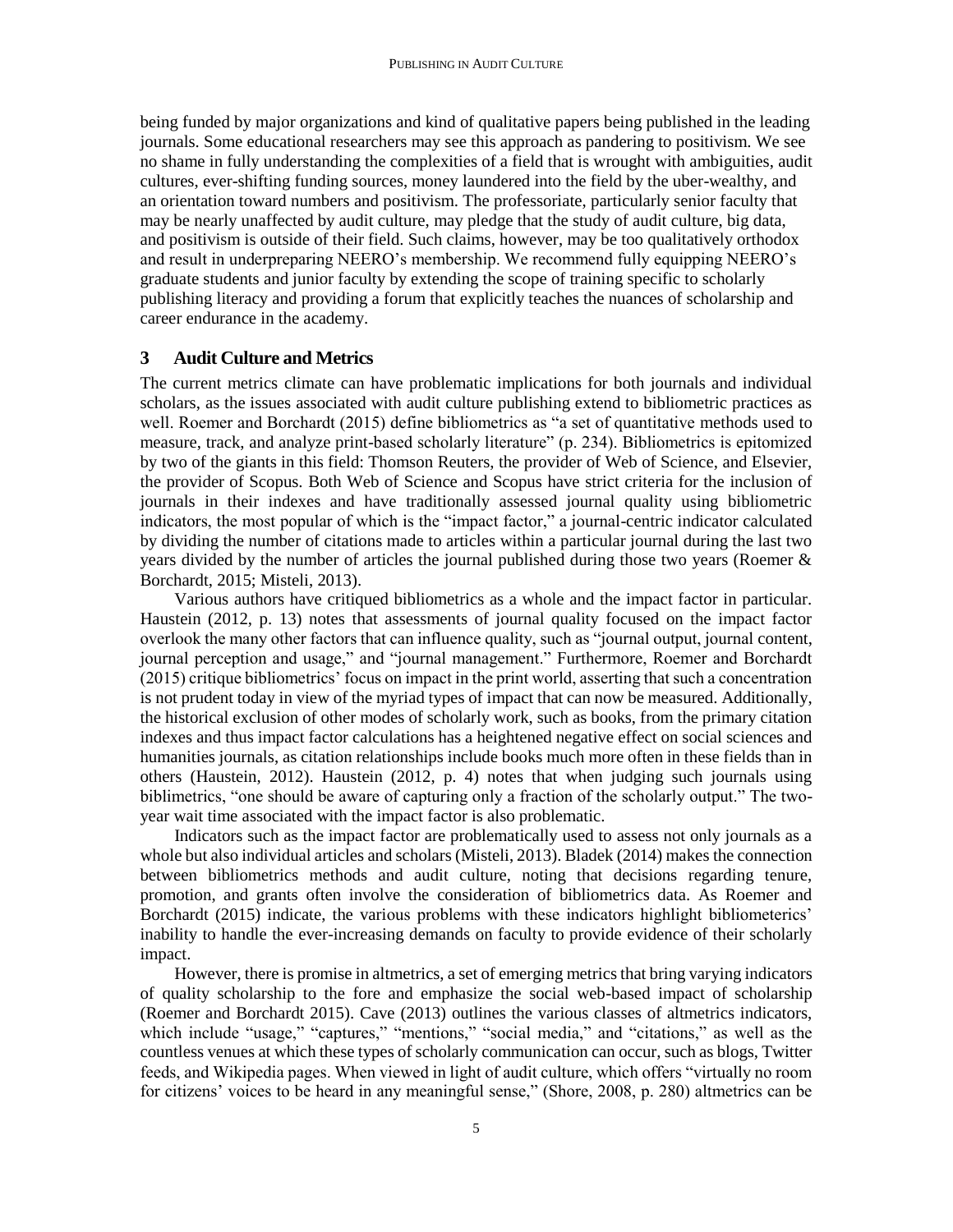seen as a way for academics to have more influence on the definition of their impact on scholarship and thus exert more control over their academic future. Altmetric indicators' immediacy is also appealing: as Cave (2013) notes, altmetric indicators can supply "near real-time" (p. 349) data on scholarly impact, whereas bibliometric indicators often take years to show a researcher's impact, as noted above. Misgivings do exist regarding altmetrics: Haustein (2016), for example, fears that altmetrics will merely follow in bibliometrics' footsteps. Roemer and Borchardt (2015) indicate the importance of considering both altmetrics and bibliometrics in the current scholarly publishing environment.

#### **3.1 Teaching Scholarly Publishing Literacy**

The complex and evolving metrics ecosystem, burgeoning with a variety of opportunities and pitfalls, makes apparent the need for a strengthened focus on education in the realm of scholarly publishing literacy. Beall (2012) coined the term "scholarly publishing literacy" (p. 4) in reference to the competencies now required by researchers in a world of multiplying open access publications and the parallel proliferation of predatory publishers. Scholars such as Zhao (2014) broaden the term to incorporate the vast number of proficiencies necessary for participation in academic publishing today, including proficiencies in copyright, digital scholarship, and metrics.

 Such education efforts can involve a number of approaches. Lapinski, Piwowar, and Priem (2013) mention the significance of highlighting article-level metrics rather than publication-level metrics when working with researchers and showing them how to gain access to article-level information on impact. This could involve merely viewing download statistics from an institutional repository housing a researcher's work or the use of more involved tools that have emerged in recent years to aid scholars in understanding and managing their overall impact (Lapinski et al., 2013). Among these tools is *Impactstory*, which combines bibliometrics and altmetrics data taken from multiple sources into a free narrative of the impact of a scholar's output (Lapinski et al., 2013).

 Collaboration with librarians is one way in which these scholarly publishing literacy efforts can be made. Educational efforts in this arena have historically been provided by librarians: as Roemer and Borchardt (2015) note, librarians have long been "educators and gatekeepers" (p. 32) with regard to bibliometrics-related matters. The importance of this duty is increasing alongside the evolution of the altmetrics movement, as indicated by emphasis in recent years on titles such as "scholarly communication coach," (p. 2) a role that Bruns, Brantley, and Duffin (2015) propose subject liaison librarians take on in order to advise students and faculty on emerging issues in the academic publishing sphere. The complexities of this area of academia make clear the importance of scholarly publishing literacy among both those publishing journals and researchers trying to create an impact with their work.

#### **3.1 Starting a Journal Takes a Village plus Faculty Mentors, a PR Team, Proof-readers, a Social Media Group, Ad Infinitum**

We recommend that NEERO start a journal. The journal should admittedly have a slow start. For example, strand leaders could select one or two papers that reflect the best of that year's work. An editorial team could work specifically on publishing these papers. Another strategy could be the systematic electronic publishing of papers on a dedicated website. Starting slowly and steadily may be the best approach. However, at some point, the systemic journal publishing would be a significant factor leading to the journal's proper indexing.

 If NEERO decides to undertake the publishing of a journal, preferably electronically, it should be done strategically and systematically. We believe that starting a journal may present the worst of both Herculean and Sisyphean tasks. Firstly, in terms of Herculean work, a newly established educational journal requires recruiting an established editorial board, all of whom should likely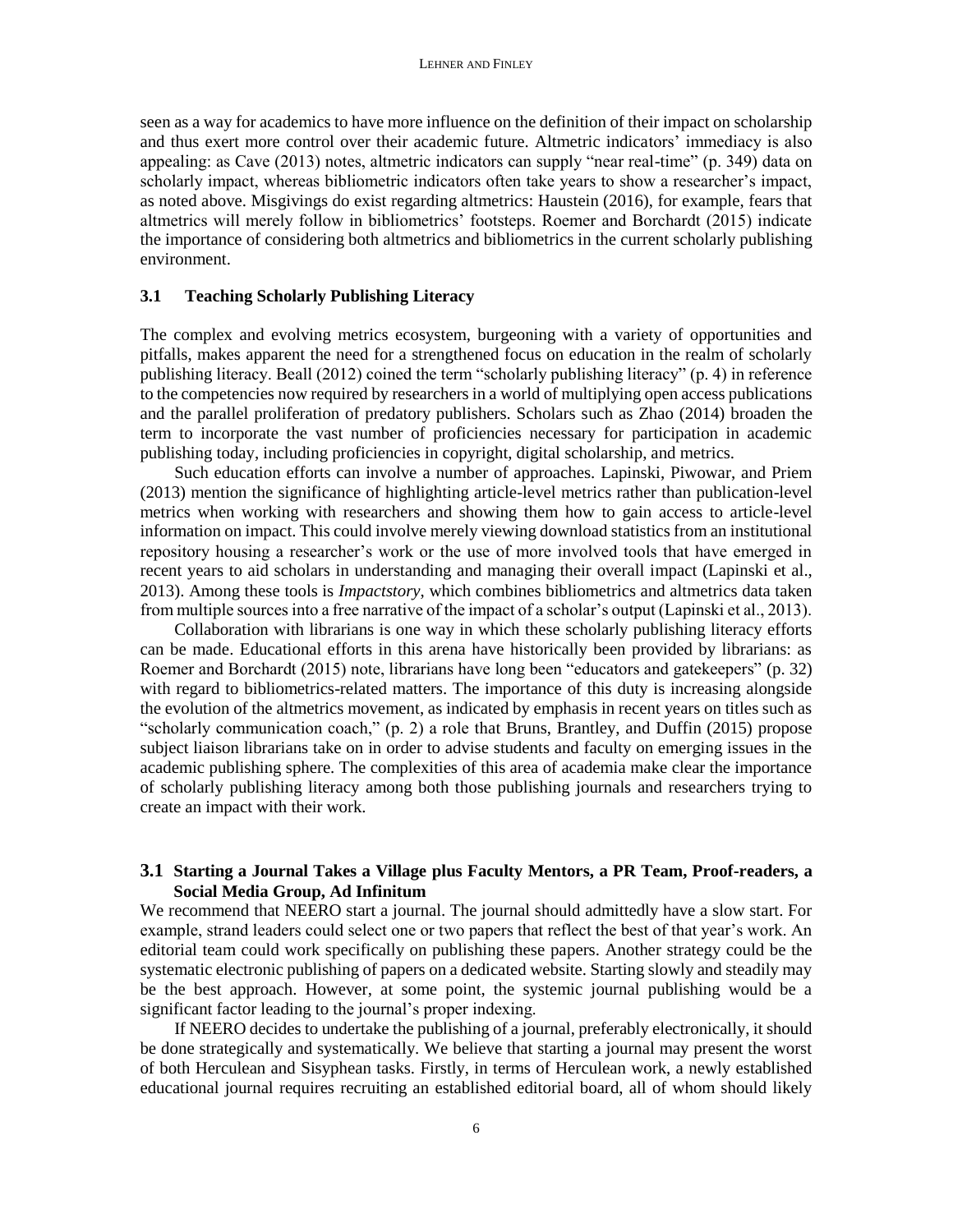have a reputation for scholarly work and a degree of influence in the field. This may not be a Herculean task; more likely it is a Mercurial one. Recruiting people, glad handing, and deploying a type of "win friends influence people" mentality may be too low-rent for NEERO. However, some type of public relations will be required to recruit the initial board. This topic is controversial and may not fully align with the dispositions of many senior researchers. However, we recommend that considerable thought be given to the initial selection of the editorial board.

 Next, we briefly discuss the Sisyphean tasks. When publishing a journal, the rock must always reach the top of the hill. For many, Sisyphus serves as a type of anti-model and anti-hero. However, when it comes to consistently churning out a quarterly publication, Sisyphus's rolling of the boulder up the hill may sadly parallel the type of work academic journal publishing can be. Often, people starting a new journal espouse a type of enthusiasm that endures until the reviews begin to pile up. Publishing a journal often breaks down to a discorporate amount of academic effort, usually distributed among very few people. This work routinely falls to one person, the editor, and her team. Frequently, the editors are tasked with the bulwark of the responsibilities. However, the sheer amount of work is just one aspect of the editorial team's work. The concern of expert knowledge is also keen. Baruch, Konrad, Aguinis, and Starbuck (2008) write, "editors need to be at the top of their academic field, being able to know well the current issues in the field" (p. 212). Expert knowledge and close following of the field's trends will likely play a central role. This consultative idea is not far afield from our discussion in the first section of this paper.

 Space and time constrain this position paper. However, if the decision is made to develop a journal, this topic should be clearly discussed and a smart approach should be crafted. Mobilization should likely include the development of faculty writing mentors, a public relations team, proofreaders, a social media group, and librarians. Possibly more teams are needed. A next step in this process would be the creation of a visual mind/concept map outlining specific tasks.

#### **4 Conclusion**

In sum, this paper covered four broad categories. In our first point, we highlighted how the current academic publishing environment is in flux. We noted that even experts struggle and poorly predict the future of publishing and research trends. Secondly, we detailed the growth of audit culture, noting that only tenured academics are likely to be precluded from this academic measuring and indexing. Next, this work introduced the need for training in scholarly publishing literacy. The last section of this paper recommended that NEERO start an academic journal. Our recommendation greatly stressed the amount of work associated with this venture.

 In concluding this work, it is important to note how deeply intertwined neo-liberalism and audit culture are. Through this work, we noted that publishing and journal value metrics have become a peculiar narrative that justifies "educational reforms" yet often contradict what we consider good practice. Audit culture uses data as its own type of logic and justification for policies that, at times, contradict what is already known in the field. Audit culture, and specifically, audit culture publishing can represent the opposite of scholarly inquiry. At its worst, audit culture publishing can create a type of "group think" that slows the advancement of the field. Greenwood (2006) calls for cogenerative research, work, and scholarly publications centered on bettering the lives of research participants. Audit culture quickly supplants the goal of the Levin and Greenwood's work and that of the Belmont Report (1979). The Belmont Report (1979) highlights that all research should focus on justice and the beneficence of those studied. It is not hard to envision how a concoction of audit culture and journal value metrics may fully oppose the Belmont Report and all of its goals.

 It may be best to conclude with two of the seminal voices from the paradigm wars of the 1980's. Lincoln and Guba (1989) proposed that scientific inquiry and scholarly publication reflect a type of authenticity criteria, marking the highest benefit for the field and it members. Yet, audit culture publishing often creates a "data narrative" that explains away contradictions with the metanarrative of journal value metrics. In audit culture, authenticity is defined very differently than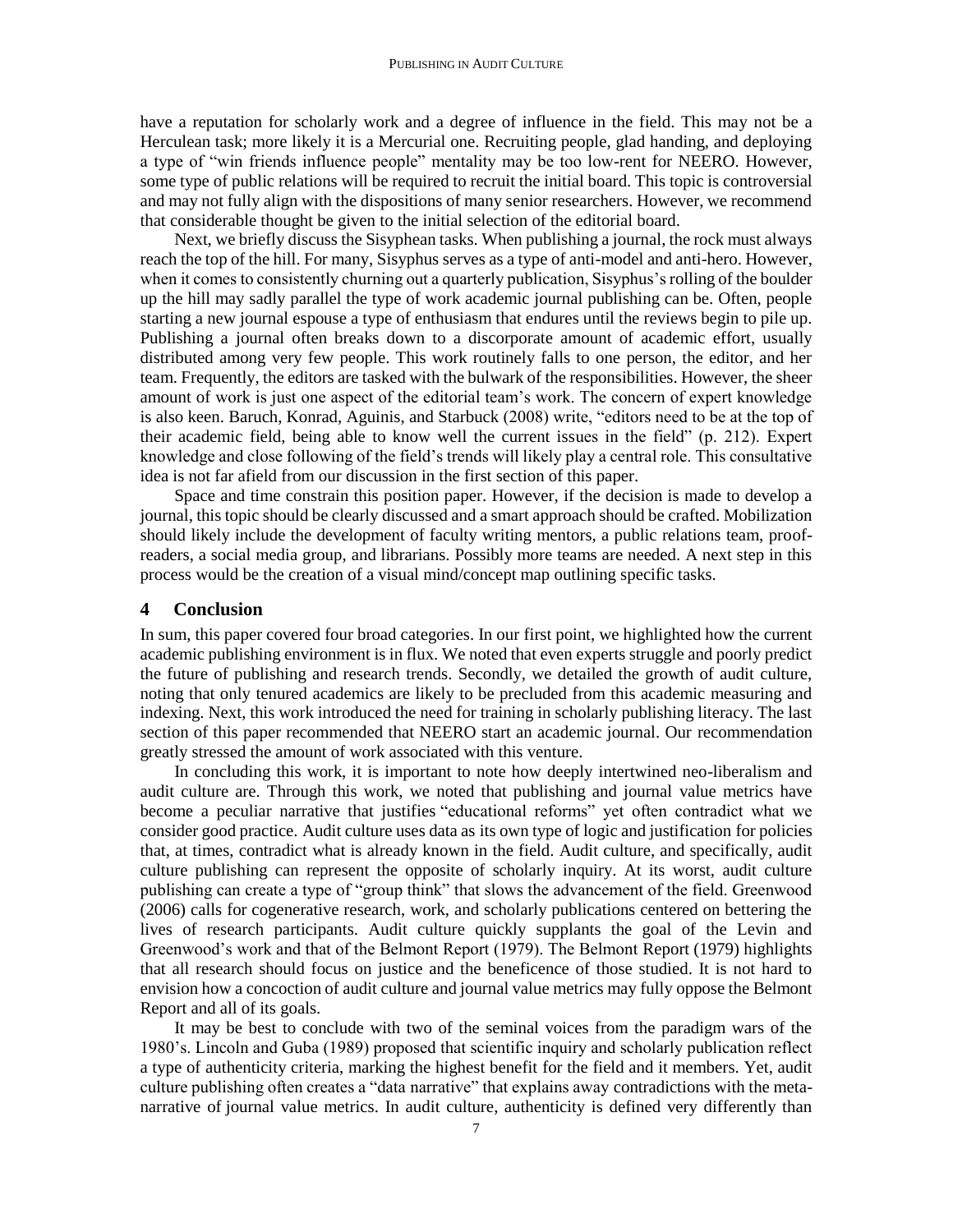Guba and Lincoln's (1989) notions of the concept. In particular, audit culture publishing's metrics fail to serve the individuals within it, and there is a lack of fully developed alternatives to audit culture's assessment practices.

 NEERO is in a unique position as a regional education conference. If balanced properly, NEERO can be both leader and critic of audit culture. Such an approach should be viewed as strategically Machiavellian. Few academics are aware of the extent to which auditing will be a routine educational practice in the near future. Therefore, we recommend that NEERO engage in audit culture, extensively researching this area and prodigiously publishing in this domain. However, NEERO should use its position within this arena to critique audit culture and its pitfalls. In such a unique publishing and research zeitgeist, we recommend resistance to audit culture through scholarly and empirical examination of its manifold fallacies.

### **5 References**

- Baruch, Y., Konrad, A., Aguinis, H., & Starbuck, W. (2016). *Opening the black box of editorship*. New York, NY: Springer.
- Beall, J. (2012). Predatory publishers and opportunities for scholarly societies. *Paper presented at the American Educational Research Association meeting.* Washington, D.C. Retrieved from http://eprints.rclis.org/18044/1/AERA%20paper%202.pdf
- Bladek, M. (2014). Bibilometrics services and the academic library: Meeting the emerging needs of the campus community. *College & Undergraduate Libraries, 21*(3-4), 330-344. doi: 10.1080/10691316.2014.929066
- Bruns, T., Brantley, S., & Duffin, K. (2015). Scholarly communication coaching: Liaison librarians' shifting roles. *Faculty Research & Creative Activity*. Retrieved from http://thekeep.eiu.edu/cgi/viewcontent.cgi?article=1100&context=lib\_fac
- Cave, R. (2013). Overview of the altmetrics landscape. Proceedings from *The Charleston Library Conference*. doi: 10.5703/1288284315124
- Denzin, N. K., & Lincoln, Y. S. (1994). *Handbook of qualitative research.* Thousand Oaks, CA: Sage.
- Denzin, N. K., & Lincoln, Y. S. (2000). *Handbook of qualitative research* (2nd ed.)*.* Thousand Oaks, CA: Sage.
- Denzin, N. K., & Lincoln, Y. S. (2005). *The SAGE handbook of qualitative research* (3rd ed.). Thousand Oaks, CA: Sage.
- Denzin, N. K., & Lincoln, Y. S. (2011). *The SAGE handbook of qualitative research* (4th ed.). Thousand Oaks, CA: Sage.
- Greenwood, D. J., & Levin, M. (2006). *Introduction to action research: Social research for social change: Social research for social change*. Thousand Oaks, CA: Sage.
- Guba, E. G., & Lincoln, Y. S. (1989). *Fourth generation evaluation*. Thousand Oaks, CA: Sage.
- Haustein, S. (2012). *Multidimensional journal evaluation: Analyzing scientific periodicals beyond the impact factor*. Walter de Gruyter. Retrieved from http://site.ebrary.com/lib/bcc/detail.action?docID=10562607
- Haustein, S. (2016). Grand challenges in altmetrics: Heterogeneity, data quality and dependencies. *Scientometrics,* 1-11. doi: 10.1007/s11192-016-1910-9
- Kincheloe, J. L., & Tobin, K. (2009). The much exaggerated death of positivism. *Cultural Studies of Science Education, 4*(3), 513-528. doi: 10.1007/s11422-009-9178-5
- Lapinski, S., Piwowar, H., & Priem, J. (2013). Riding the crest of the altmetrics wave: How librarians can help prepare faculty for the next generation of research impact metrics. *College & Research Libraries News, 74*(6), 292-300. Retrieved from http://crln.acrl.org/content/74/6/292.short
- Misteli, T. (2013). Eliminating the impact of the impact factor. *The Journal of cell biology*, *201*(5), 651-652. Retrieved from